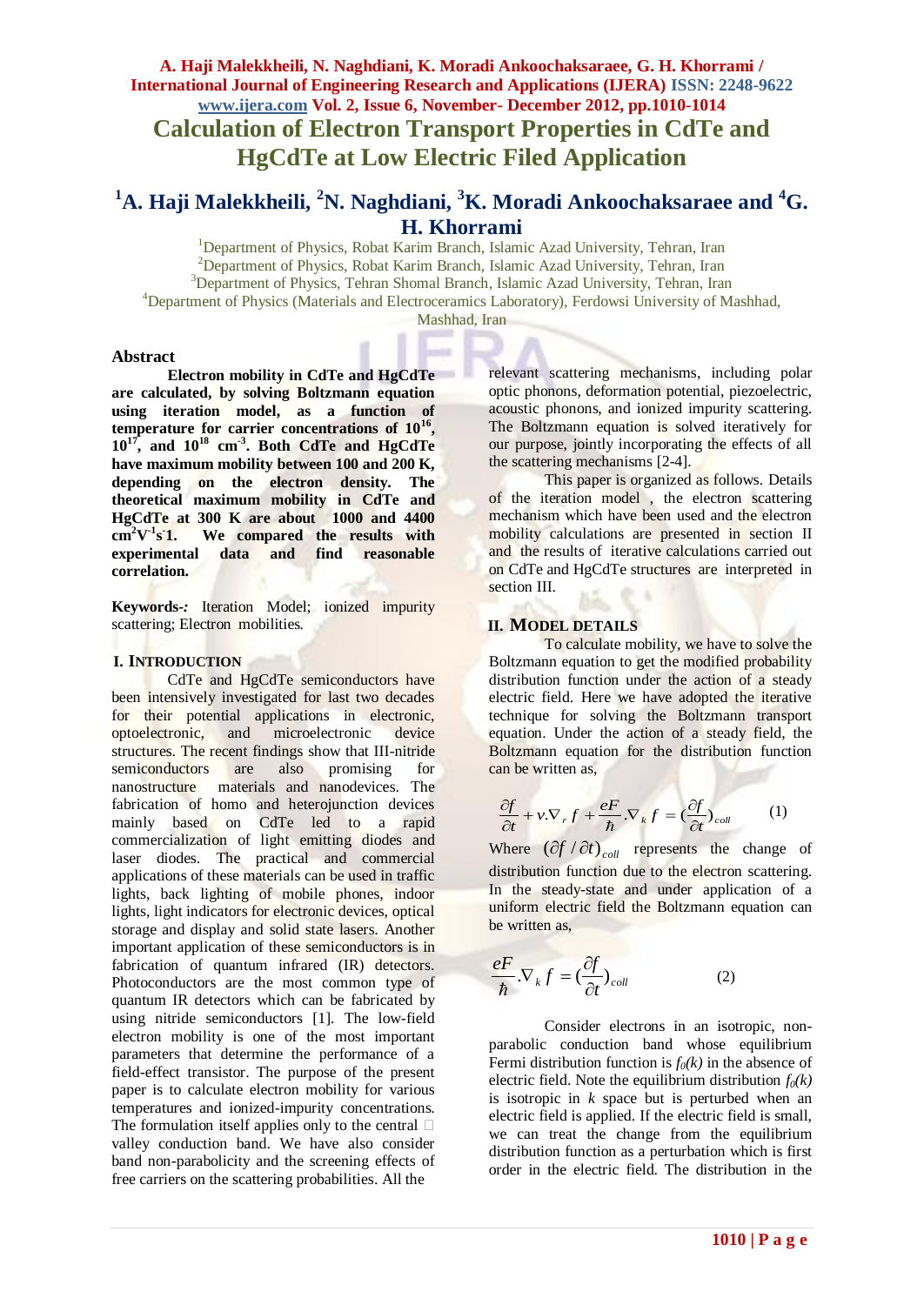à.

presence of a sufficiently small field can be written quite generally as,

$$
f(k) = f_0(k) + f_1(k)\cos\theta \tag{3}
$$

Where  $\theta$  is the angle between *k* and *F* and  $f_1(k)$  is an isotropic function of  $k$ , which is proportional to the magnitude of the electric field*. f(k)* satisfies the Boltzmann equation 2 and it follows that,

$$
\frac{eF}{\hbar} \frac{\partial f_0}{\partial t} = \sum_{i} \left\{ \int \cos \varphi f_1 \left[ S_i'(1 - f_0) + S_i f_0 \right] d^3k - f_1 \int \left[ S_i(1 - f_0') + S_i' f_0' \right] d^3k' \right\}
$$
\n(4)

In general there will be both elastic and inelastic scattering processes. For example impurity scattering is elastic and acoustic and piezoelectric scattering are elastic to a good approximation at room temperature. However, polar and non-polar optical phonon scattering are inelastic. Labeling the elastic and inelastic scattering rates with subscripts *el* and *inel* respectively and recognizing that, for any process *i*,  $s_{\text{eli}}(k^{\prime}, k) = s_{\text{eli}}(k, k^{\prime})$  equation 4 can be written as,

$$
f_1(k) = \frac{-eF}{\sum f_1(k)} \frac{\partial f_0}{\partial k} + \sum \int f_1' \cos \phi \left[ S'_{\text{inel}}(1 - f_0) + S_{\text{inel}} f_0 \right] d^3 k'}{\sum \int (1 - \cos \phi) S_{\text{el}} d^3 k' + \sum \int [S_{\text{inel}}(1 - f_0) + S'_{\text{inel}} f'_0] d^3 k'}
$$
 (5)

Note the first term in the denominator is simply the momentum relaxation rate for elastic scattering. Equation 5 may be solved iteratively by the relation,

$$
f_{1n}(k) = \frac{-eF}{\frac{\hbar}{\Delta k} + \sum f_1' \cos\phi [n-1][S'_{inel}(1 - f_0) + S_{inel}f_0]d^3k'}{\sum f_1(-\cos\phi)S_{el}d^3k' + \sum f_2[S_{inel}(1 - f_0) + S'_{inel}f_0']d^3k'}
$$
(6)

where  $f_{1n}$  (*k*) is the perturbation to the distribution function after the *n*-th iteration. It is interesting to note that if the initial distribution is chosen to be the equilibrium distribution, for which  $f_1(k)$  is equal to zero, we get the relaxation time approximation result after the first iteration. We have found that convergence can normally be achieved after only a few iterations for small electric fields. Once  $f_1(k)$  has been evaluated to the required accuracy, it is possible to calculate quantities such as the drift mobility  $\Box$   $\Box$ , which is given in terms of spherical coordinates by,

$$
\mu = \frac{\hbar}{3m^*F} \int_{0}^{\infty} \frac{(k^3/1 + 2\alpha F) f_1 d^3k}{\int_{0}^{\infty} k^2 f_0 d^3k}
$$
 (7)

Here, we have calculated low field drift mobility in GAN and InN structures using the iterative technique. In the following sections

electron-phonon and electron-impurity scattering mechanisms will be discussed.

#### **Deformation potential scattering**

The acoustic modes modulate the inter atomic spacing. Consequently, the position of the conduction and valence band edges and the energy band gap will vary with position because of the sensitivity of the band structure to the lattice spacing. The energy change of a band edge due to this mechanism is defined by a deformation potential and the resultant scattering of carriers is called deformation potential scattering. The energy range involved in the case of scattering by acoustic phonons is from zero to  $2vk\hbar$ , where v is the velocity of sound, since momentum conservation restricts the change of phonon wave vector to between zero and  $2k$ , where  $k$  is the electron wave vector. Typically, the average value of k is of the order of  $10^7$  cm<sup>-1</sup> and the velocity of sound in the medium is of order  $10^5$  cms<sup>-1</sup>. Hence,  $2vk\hbar \sim 1$ meV, which is small compared to the thermal energy at room temperature. Therefore, the deformation potential scattering by acoustic modes can be considered as an elastic process except at very low temperature. The deformation potential scattering rate with either phonon emission or absorption for an electron of energy *E* in a nonparabolic band is given by Fermi's golden rule as  $[2-5]$ ,

$$
R_{de} = \frac{\sqrt{2}D^2{}_{ac}(m_t^{*2}m_l^{*})^{1/2}K_B T}{\pi \nu^2 h^4} \frac{\sqrt{E(1+\alpha E)}}{E(1+2\alpha E)}
$$
(8)  

$$
[(1+\alpha E)^2 + 1/3(\alpha E)^2]
$$

Where  $D_{ac}$  is the acoustic deformation potential,  $\rho$  is the material density and  $\alpha$  is the non-parabolicity coefficient. The formula clearly shows that the acoustic scattering increases with temperature.

#### **Piezoelectric scattering**

The second type of electron scattering by acoustic modes occurs when the displacements of the atoms create an electric field through the piezoelectric effect. The piezoelectric scattering rate for an electron of energy *E* in an isotropic, parabolic band has been discussed by Ridley [4]. The expression for the scattering rate of an electron in a non-parabolic band structure retaining only the important terms can be written as [2-6]:

$$
R_{pz}(k) = \frac{e^2 K_B T K_{av}^2 \sqrt{m^*}}{2\sqrt{2}\pi \hbar^2 \varepsilon_s} \gamma^{-1/2} (1 + 2\alpha \varepsilon)
$$

$$
\left[ (1 + \alpha \varepsilon)^2 + \frac{1}{3} (\alpha \varepsilon)^2 \right]
$$
(9)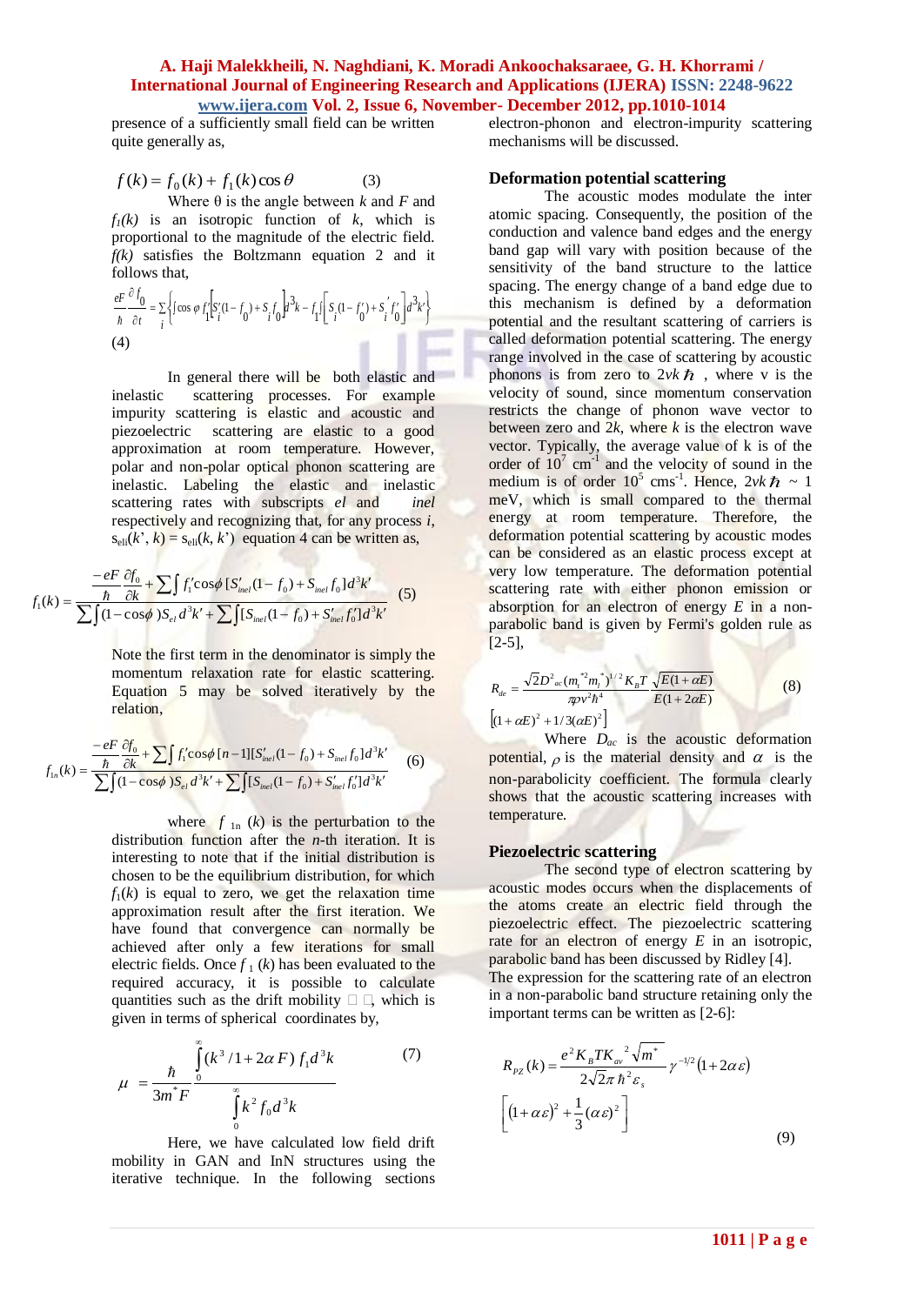Where  $\mathcal{E}_s$  is the relative dielectric constant of the material and  $K_{av}$  is the dimensionless so called average electromechanical coupling constant.

#### **Polar optical phonon scattering**

The dipolar electric field arising from the opposite displacement of the negatively and positively charged atoms provides a coupling between the electrons and the lattice which results in electron scattering. This type of scattering is called polar optical phonon scattering and at room temperature is generally the most important scattering mechanism for electrons in III-V semiconductors, and this is also the case in CdTe and HgCdTe despite the fact that the optical phonon energy is particularly high at  $\sim 93$  meV which suppresses the phonon population and also electrons must reach that energy before phonon emission is possible. The scattering rate due to this process for an electron of energy *E* in an isotropic, non-parabolic band is [2-6],

$$
R_{p_O}(\vec{k}) = \frac{e^2 \sqrt{2m^*} \omega_{p_O}}{8\pi \varepsilon \hbar} \left(\frac{1}{\varepsilon_{\infty}} - \frac{1}{\varepsilon_{\infty}}\right) \frac{(1 + 2\alpha E)}{\sqrt{\gamma(E)}}
$$
  

$$
\left(\frac{1}{2}\right)_{P_O} (E, E') \left\{N_{op}, N_{op} + 1\right\}
$$

Where  $E = E \pm hw_{po}$  is the final state energy phonon absorption (upper case) and emission (lower case) and *Nop* is the phonon occupation number and the upper and lower cases refer to absorption and emission, respectively. For small electric fields, the phonon population will be very close to equilibrium so that the average number of phonons is given by the Bose- Einstein distribution.

#### **Impurity scattering**

This scattering process arises as a result of the presence of impurities in a semiconductor. The substitution of an impurity atom on a lattice site will perturb the periodic crystal potential and result in scattering of an electron. Since the mass of the impurity greatly exceeds that of an electron and the impurity is bonded to neighboring atoms, this scattering is very close to being elastic. Ionized impurity scattering is dominant at low temperatures because, as the thermal velocity of the electrons decreases, the effect of long-range Coulombic interactions on their motion is increased. The electron scattering by ionized impurity centres has been discussed by Brooks Herring [5] who included the modification of the Coulomb potential due to free carrier screening. The screened Coulomb potential is written as,

$$
V(r) = \frac{e^2}{4\pi \varepsilon_0 \varepsilon_s} \frac{\exp(-q_0 r)}{r}
$$
 (12)

Where  $\varepsilon$ <sub>s</sub> is the relative dielectric constant of the material and  $q_0$  is the inverse screening length, which under non-degenerate conditions is given by

$$
q_0^2 = \frac{ne^2}{\varepsilon_0 \varepsilon_s K_B T}
$$
 (13)

Where  $n$  is the electron density. The scattering rate for an isotropic, non-parabolic band structure is given by  $[2-6]$ ,

(15)

$$
R_{im} = \frac{N_i e^4 (1 + 2\alpha E)}{32\sqrt{2m^* \pi \varepsilon_s^2} (\gamma(E))^{3/2}} \left[ Ln(1+b) - \frac{b}{1+b} \right]
$$
  
(14)  

$$
b = \frac{8m^* \gamma(E)}{\hbar^2 q_0^2}
$$
 (15)

Where  $N_i$  is the impurity concentration.

#### **III. RESULTS**

 $^{2}q_{0}^{2}$ 

 $=\frac{8m\gamma}{\gamma}$ 

*q*

The electron mobility is a function of temperature and electron concentration .our results show that the electron mobility depends on total scattering in bulk CdTe and HgCdTe materials .Figures 1and 2 show total scattering depends on Energy , also increasing Temperature causes increasing total scattering in bulk CdTe and HgCdTe materials.



 Fig 1. Changes total scattering electron Function in terms of energy in bulk CdTe at the different temperature.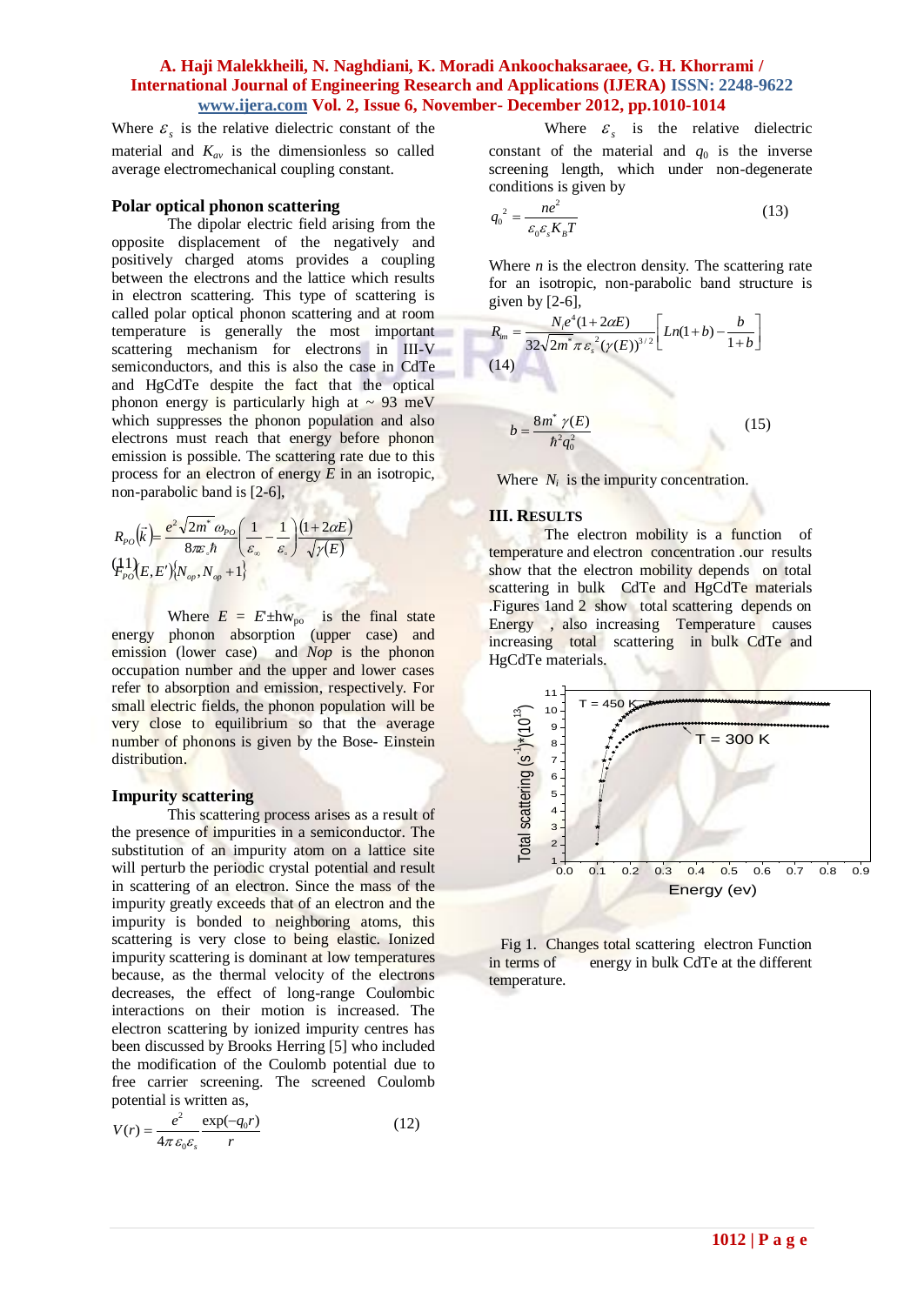

Fig 2. Changes total scattering electron Function in terms of energy in bulk HgCdTe at the different temperature.

Figure 3 shows the comparison totals scattering of CdTe and HgCdTe at the different temperature .our calculation results show that the totals scattering CdTe is more than HgCdTe .



Fig 3. Changes total scattering electron Function in terms of energy in bulk CdTe and HgCdTe at the different temperature.

Figures 4 and 5 shows the electron mobility depends on the Temperature at the different electron concentration in bulk CdTe and HgCdTe materials.



Fig 4. Changes the electron mobility Function in terms of temperature in bulk CdTe at the different electron concentration.



Fig 5. Changes the electron mobility Function in terms of temperature in bulk HgCdTe at the different electron concentration. figures 4 and 5 show that electrons mobility at the definite temperature 300 k for the CdTe semiconductors is gained about  $1100 \text{cm}^2 \text{v}^1 \text{s}^1$  and for HgCdTe about  $4400 \text{ cm}^2 \text{v}^{-1} \text{s}^{-1}$ .also electrons mobility decrease quickly by temperature increasing from 100k to 600 k for all the different electron concentrations because temperature increasing causes increase of ponons energy too.so it causes a strong interaction between electrons and these ponons that its result is increase of electrons scattering rate and finally decrease of electrons mobility. Figure 6 shows comparison the electron mobility of CdTe and HgCdTe at the different electron concentration.our calculation results show that the electron mobility InN is more than GaN this increasing is because of small eff mass.



Fig 6. Changes the electron mobility Function in terms of temperature in bulk CdTe and HgCdTe at the electron concentration  $10^{16}$  (cm<sup>-3</sup>).

Figures 7 and 8 show the electron mobility depends on the electron concentration at the different Temperature in bulk CdTe and HgCdTe materials